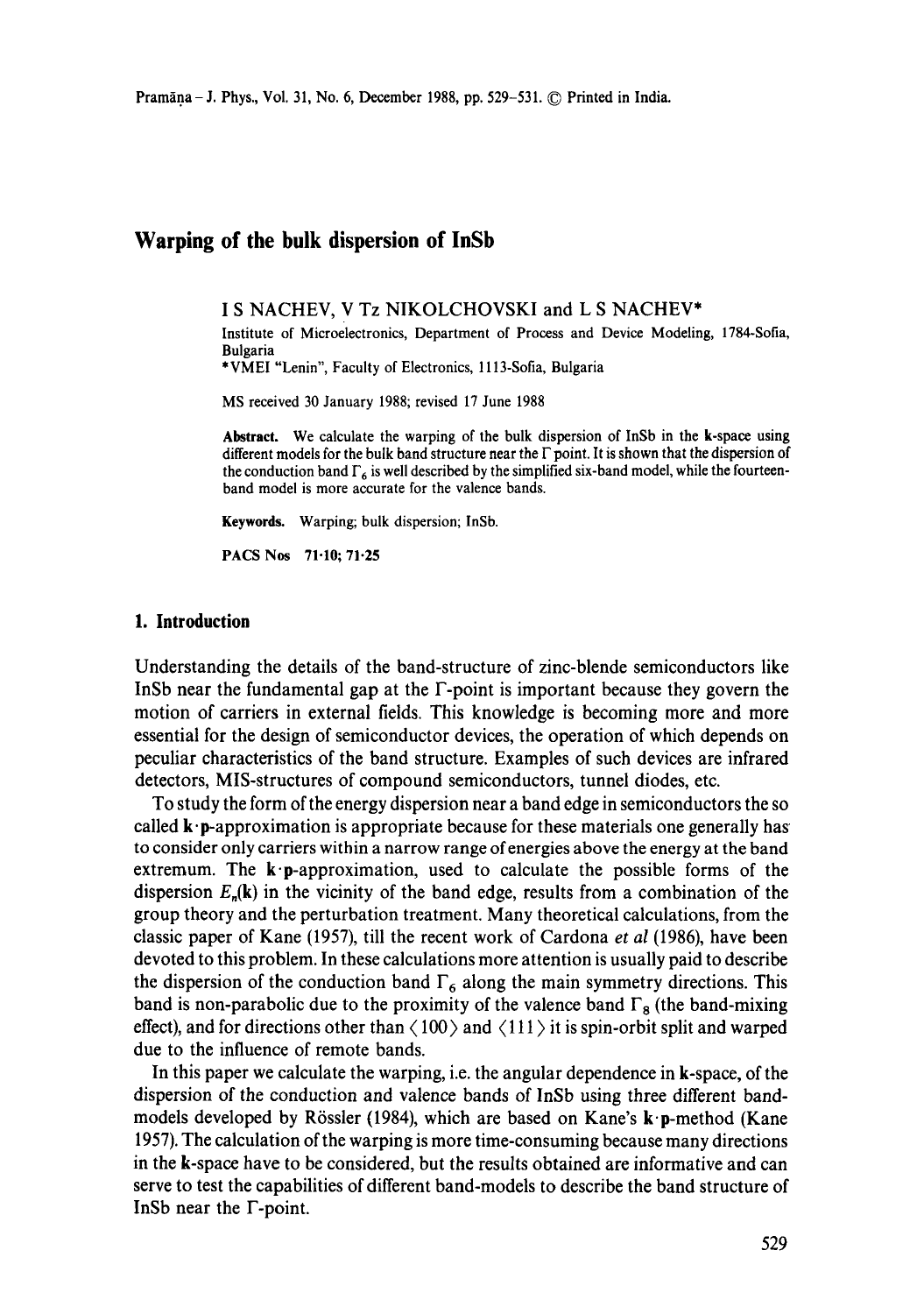## **2. Results and discussion**

The three k p-models, compared in the present paper, were developed by Rössler (1984), who also applied them to GaAs. More information about these band-models is given by Trebin *et al* (1979) and Ranvaud *et al* (1979). The spin and the spin-orbit coupling are taken into account in the three models, and the dispersion  $E_n(\mathbf{k})$  is calculated from the equation

$$
[H_n(\mathbf{k}; \mathbf{b} \cdot \mathbf{p}) - I_n E] = 0,\tag{1}
$$

where the subscript ( $n = 6, 8, 14$ ) denotes the number of the bands considered in the model, i.e. *n* is the size of the Hamiltonian matrix  $H_n$ , which describes the band-mixing,  $I_n$  is the unit matrix, k is the wave vector, E is the energy, and b.p. means all bandparameters, which participate in the model. Their values are given by Ranvaud *et al*  (1979) for InSb and Ge, and by Rössler (1984) for GaAs.

The three band-models, compared here, are the following

| Band model                                                                                                 | Sub-space                                 |     |
|------------------------------------------------------------------------------------------------------------|-------------------------------------------|-----|
| Six-band-model (SBM, $n = 6$ )                                                                             | $(\Gamma_{6c}, \Gamma_{8a})$              |     |
| Eight-band-model (EBM, $n = 8$ )                                                                           | $(\Gamma_{6c}, \Gamma_{8v}, \Gamma_{7s})$ |     |
| Fourteen-band-model (FBM, $n = 14$ ) $(\Gamma_{8c}, \Gamma_{7c}, \Gamma_{6c}, \Gamma_{8v}, \Gamma_{7s})$ , |                                           | (2) |

where the bands  $\Gamma_6$  and  $\Gamma_7$  are two-fold degenerate at  $k = 0$ , while the bands  $\Gamma_8$  are four-fold degenerate at this point. The subscripts  $c, v, s$  denote the conduction, valence and the split-off valence bands respectively. In the present calculations we consider all band terms in the Hamiltonian matrix, as derived by Rössler (1984).

The warping of the dispersion  $E_n(\mathbf{k})$  of InSb in the plane  $(k_x, k_y)$ , calculated with the three models (2), is shown in figure 1 for  $k_z = 5.10^8$  m<sup>-1</sup>. There are two loops on every plot because of the spin-splitting of the bands. The superscript 1.h. denotes the lightholes band and h.h. the heavy-holes band. They both belong to the valence band  $\Gamma_{8v}$ .

Common for all the figures is the inner loop which always passes through the point  $(k_x, k_y, k_z) = (k_0, 0, k_0)$  or  $(0, k_0, k_0)$ , where  $k_0 = 5.10^8$  m<sup>-1</sup>, i.e. through the  $\langle 110 \rangle$ direction. This way we can compare the warping of the different bands, or the warping of the same bands ( $\Gamma_{6c}$ ,  $\Gamma_{8v}^{lh}$ ,  $\Gamma_{7s}^{hh}$ ) but obtained by the different models as in (2) using suitable values for the energy  $E$  in equation (1). On the corresponding plot then,  $E$  is kept constant for the other directions because all curves, which we plot on figure 1, are actually contours of constant energy.

Comparing the results presented in figure 1, one can see how the different models describe the warping and the spin-splitting of the bands. For example, the light-holes band  $\Gamma_{8v}^{th}$  is very dependent on the choice of the model. On the other hand, the conduction band  $\Gamma_{6c}$ , which is important for the transport and optical properties of the semiconductor, is well described by the simplified SBM compared to the more accurate, but more elaborate FBM. This agrees with the treatment of Marques and Sham (1982), who used a six-band model to describe the surface sub-band structure of InSb, although in their calculations the influence of the remote bands was not considered.

The electron density  $n_c$ , given by

$$
n_c(E) = \frac{1}{4\pi^3} \int_A d^3k,
$$
 (3)